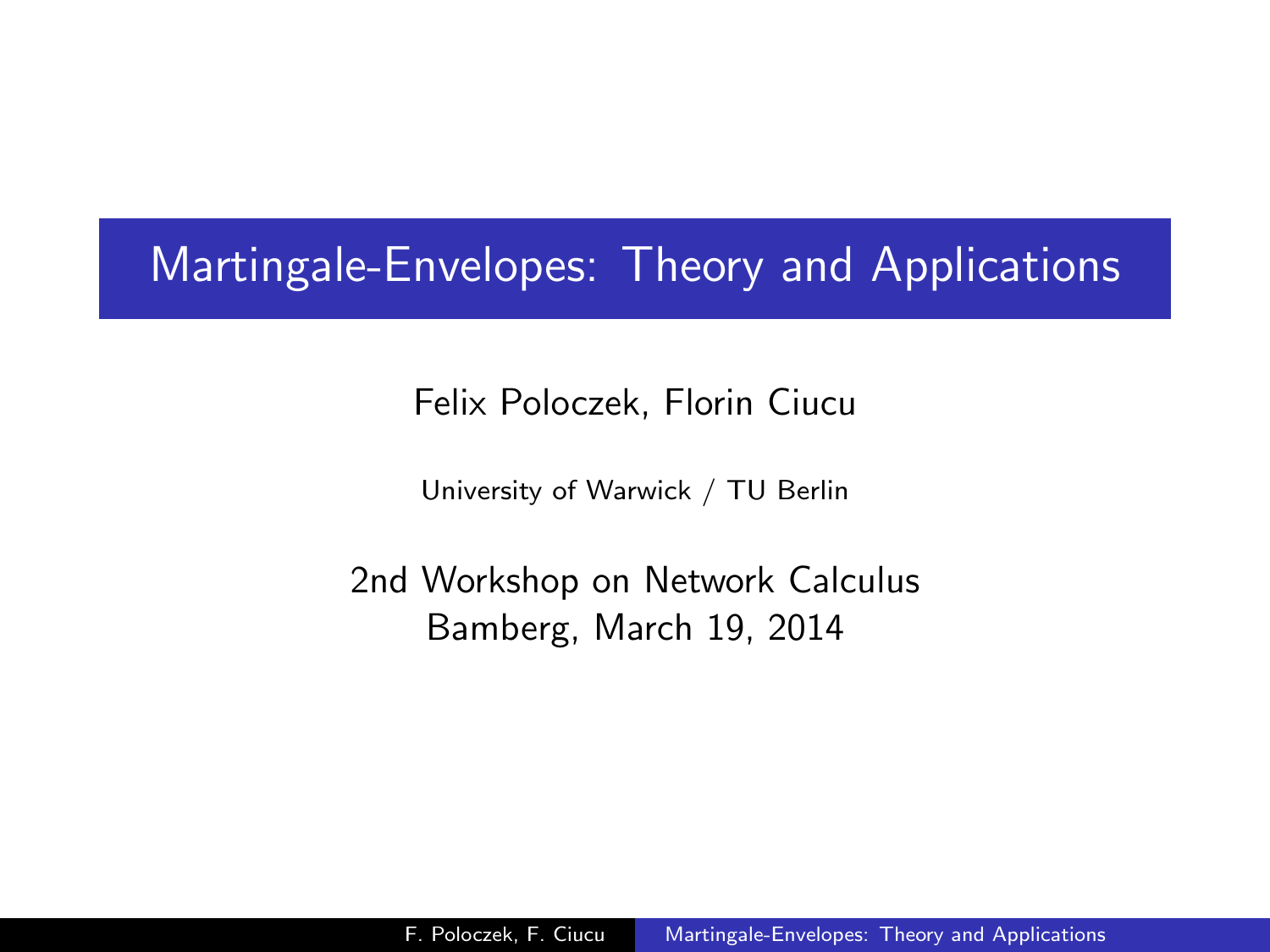## Introduction

The performance bounds of SNC are loose:



Crucial point: Estimate the supremum of a stochastic process, i.e.

$$
\mathbb{P}(\sup_n X_n \ge \sigma) \le \sum_n \mathbb{P}(X_n \ge \sigma) \quad \text{``Boole's inequality''}.
$$

Does not account for dependencies/correlation!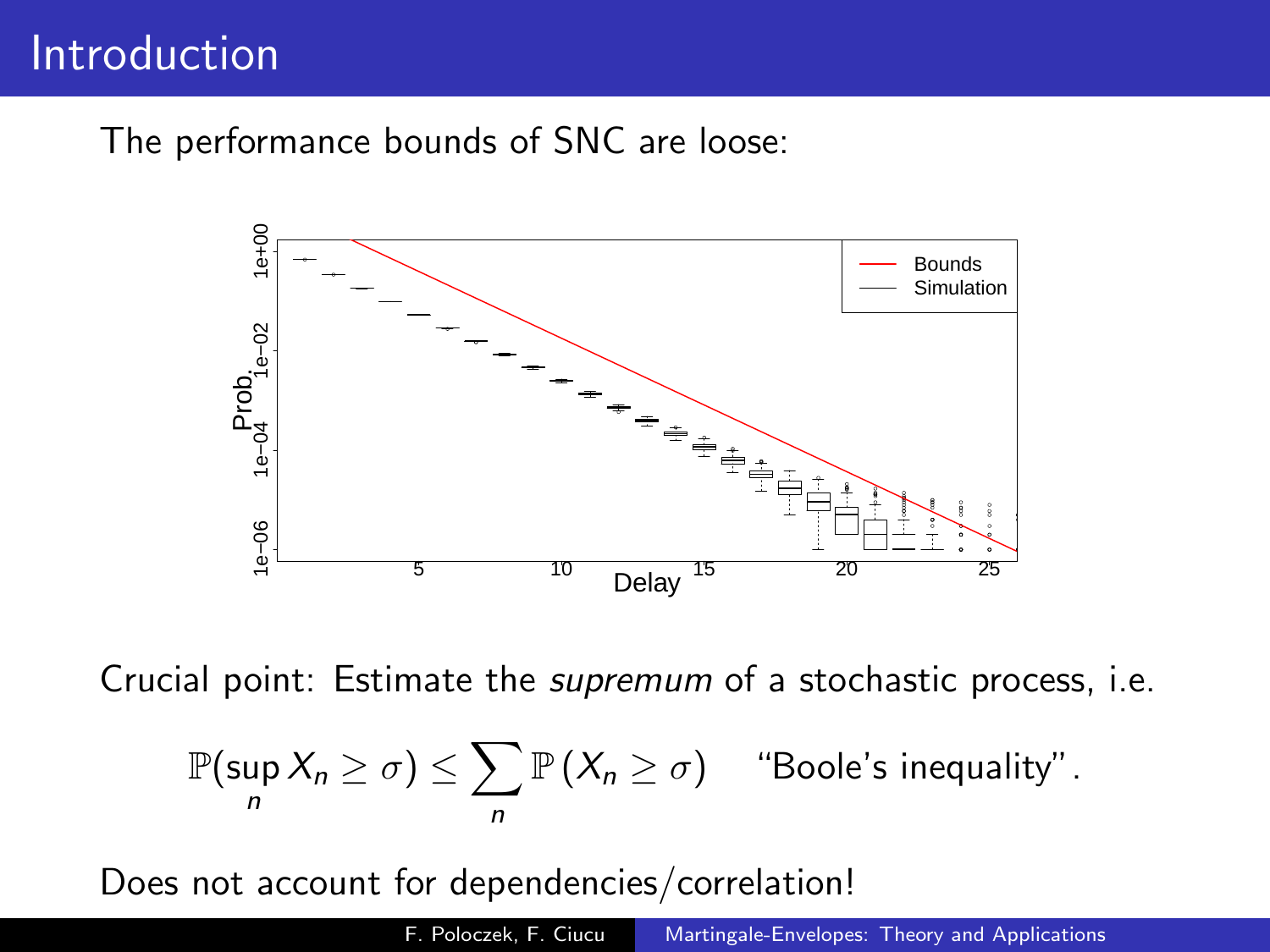For a single random variable  $X$ 

$$
\mathbb{P}(X \geq \sigma) \leq \mathbb{E}[X]\sigma^{-1} \quad \text{``Markov inequality''}.
$$

Extension to stochastic processes? Supermartingales:

$$
\mathbb{P}(\sup_n X_n \geq \sigma) \leq \mathbb{E}[X_0] \sigma^{-1} \quad \text{``Doob inequality''}.
$$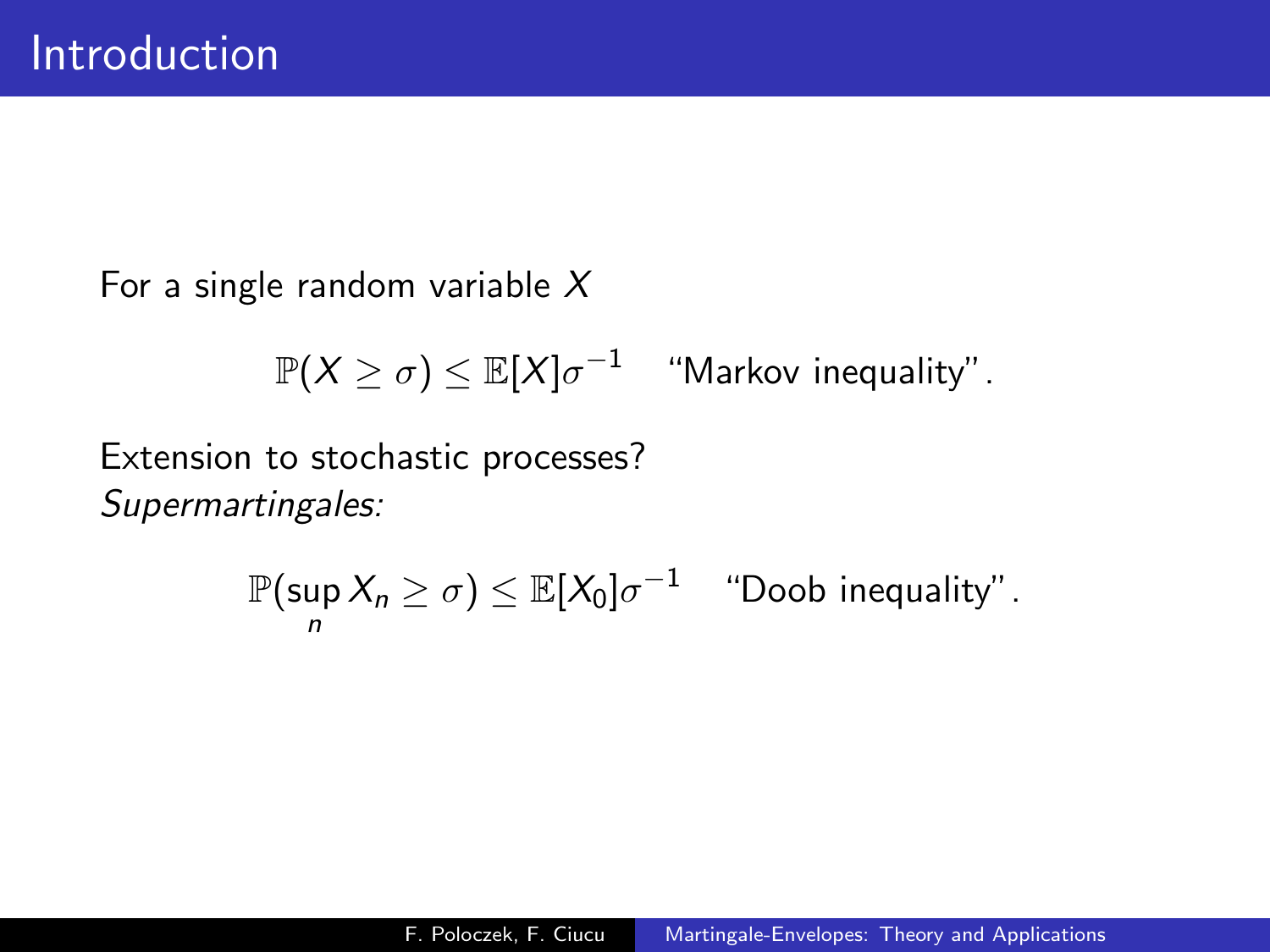#### **Definition**

A supermartingale is a process  $X_n$  such that for each  $n \in \mathbb{N}$ 

$$
\mathbb{E}[X_{n+1}-X_n | X_1,\ldots,X_n] \leq 0.
$$

The expected increment is negative. Analogy: In a queueing system,

```
average rate \leq capacity, "Loynes condition",
```
expected change of the buffer content is negative as well.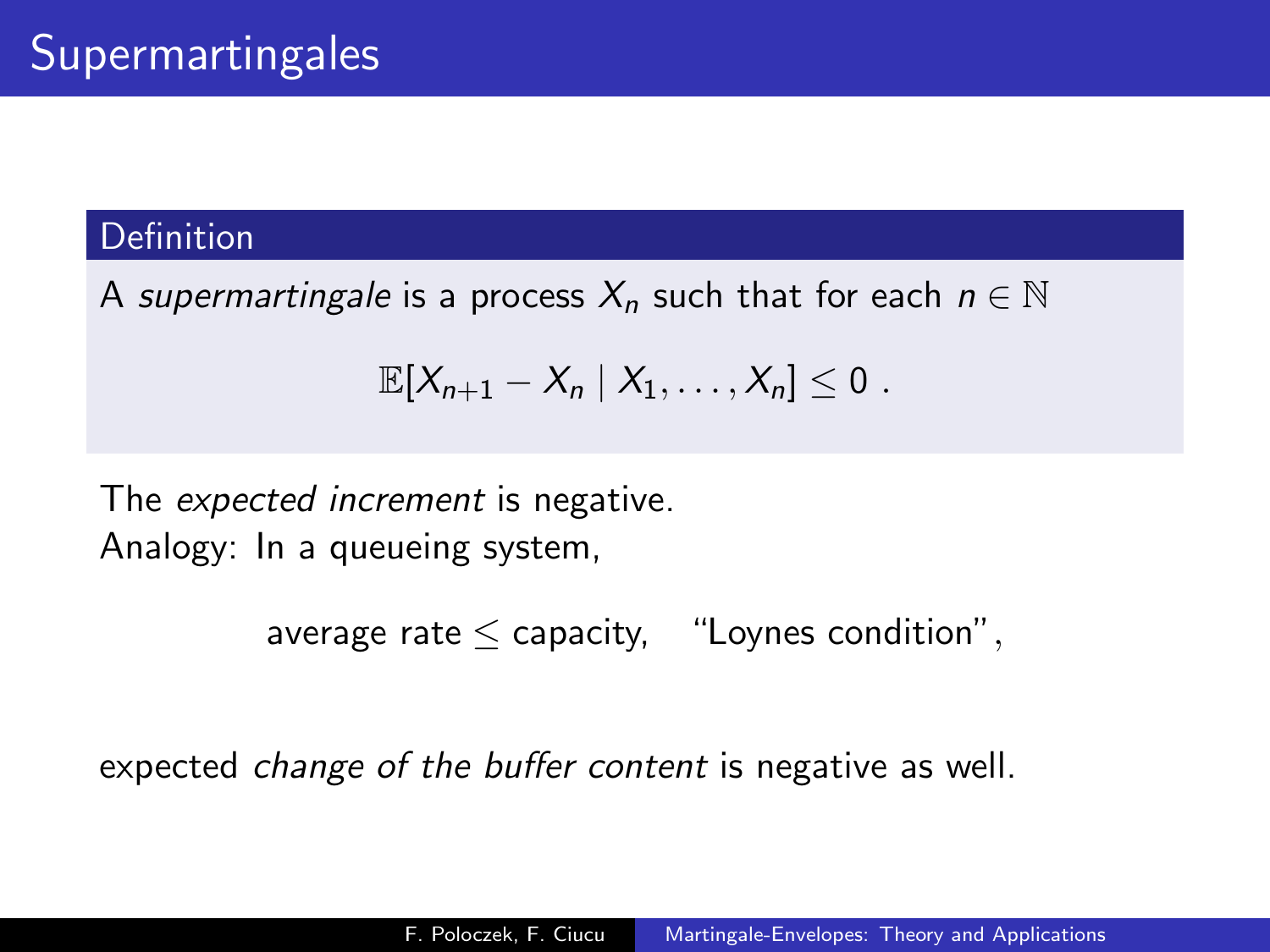Idea: Assign to a queueing system a certain supermartingale  $M_n$ ("Martingale-Envelope").

- **Multiplexing results in multiplication of the supermartingales.**
- $\blacksquare$  Scheduling results in switching between the supermartingales.
- The resulting performance bounds become reasonably tight.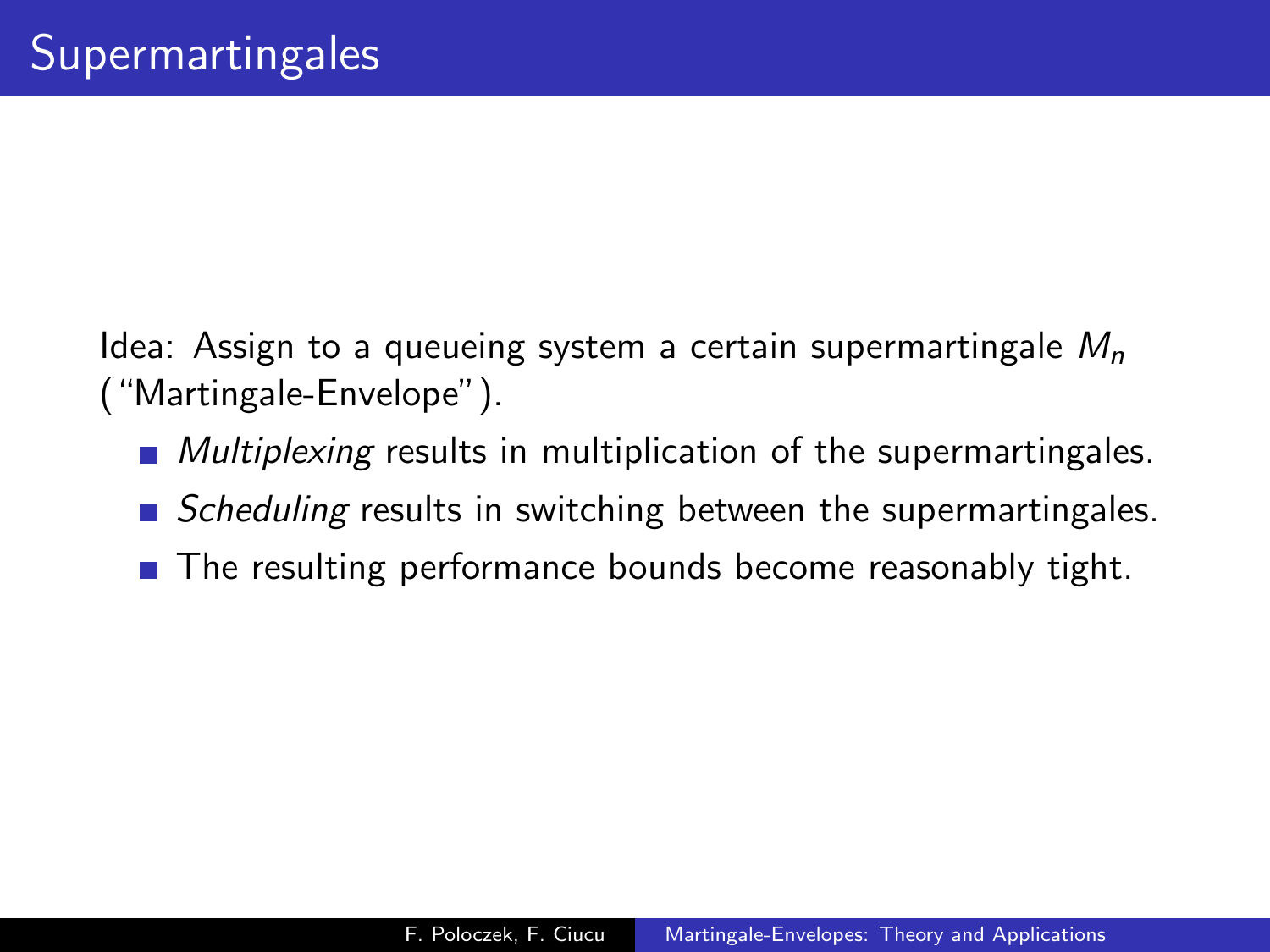Discrete time  $n \in \mathbb{N}$ , stationary arrival processes





- **n** through- and crossflow
- constant capacity
- only throughflow
- stochastic service process

Performance metrics:

- **Backlog:**  $Q := \sup_{n \in \mathbb{N}} (A(n) C_n)$
- Delay:  $W(n) := \inf\{k \in \mathbb{N} \mid A(n-k) \leq D(n)\}\$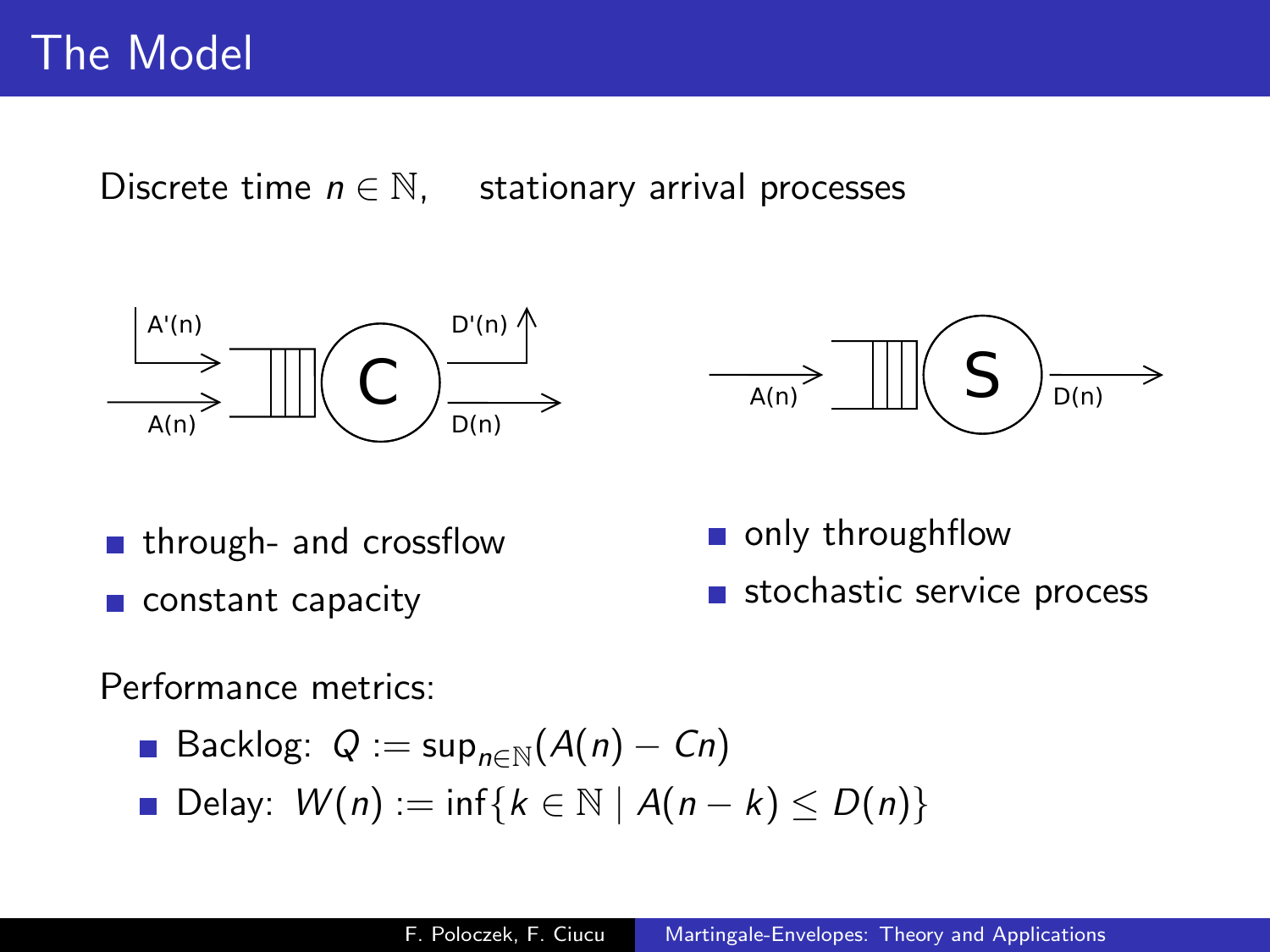#### Definition

For  $\theta > 0$  and h monotonically increasing, the flow A admits a  $(h, \theta, C)$ -martingale-envelope if

$$
M(n) := h(a_n) e^{\theta(A(n)-Cn)}
$$

is a supermartingale.

- $\blacksquare$  C is the allocated capacity
- $\blacksquare$   $\theta$  and  $h$  capture the correlation structure of A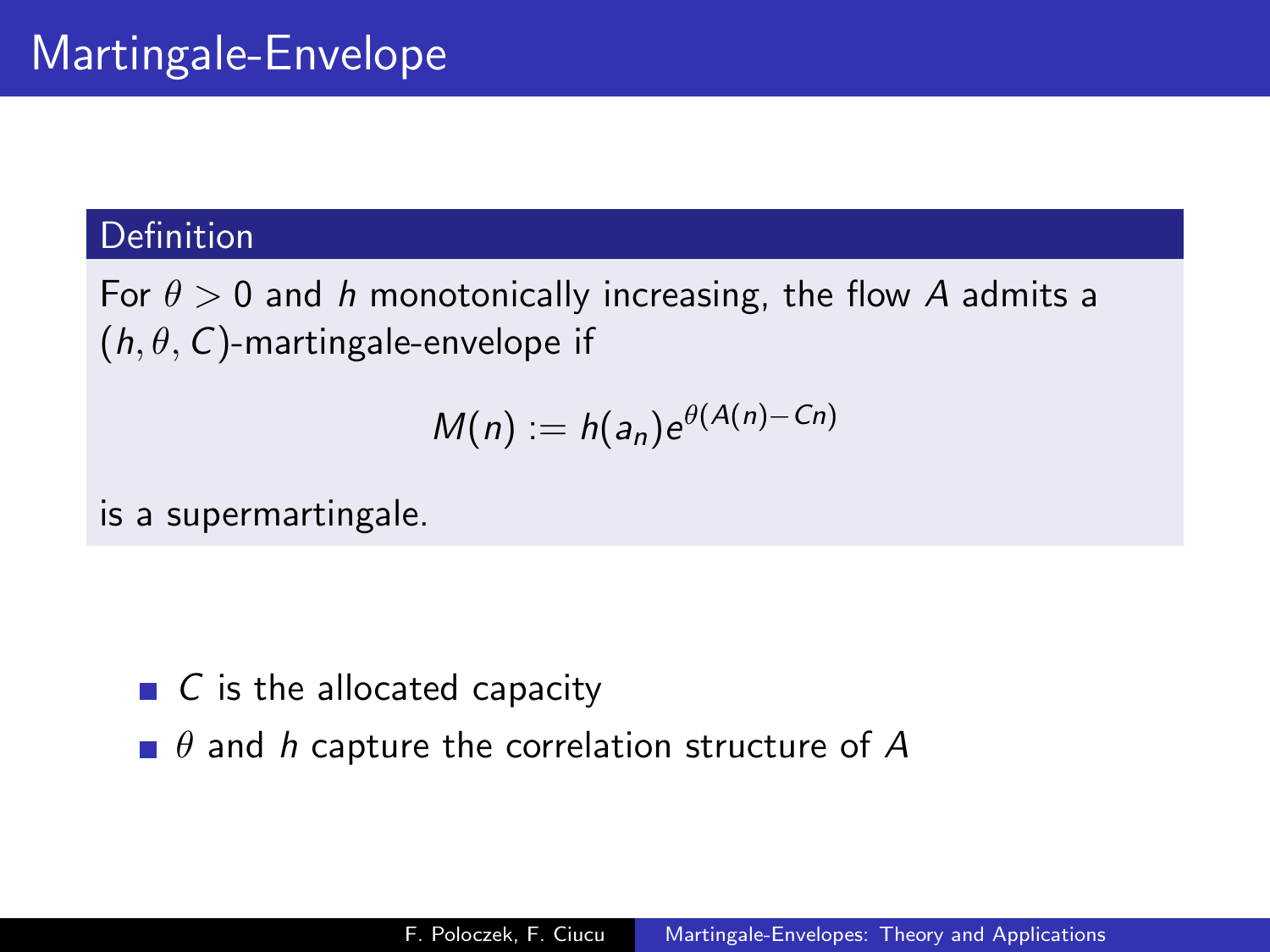Define the threshold

$$
\tau_{A,C}:=\inf\{x>C\mid \mathbb{P}(a_k\in[x,\infty))>0\}.
$$

as the smallest instantaneous arrival larger than C. With a variant of Doob's inequality,

Backlog:

$$
\mathbb{P}(Q \geq \sigma) \leq \frac{\mathbb{E}[h(a_0)]}{h(\tau_{A,C})}e^{-\theta \sigma}
$$

Delay:

$$
\mathbb{P}(W(n) \geq k) \leq \frac{\mathbb{E}[h(a_0)]}{h(\tau_{(A,C)})}e^{-\theta C k}
$$

.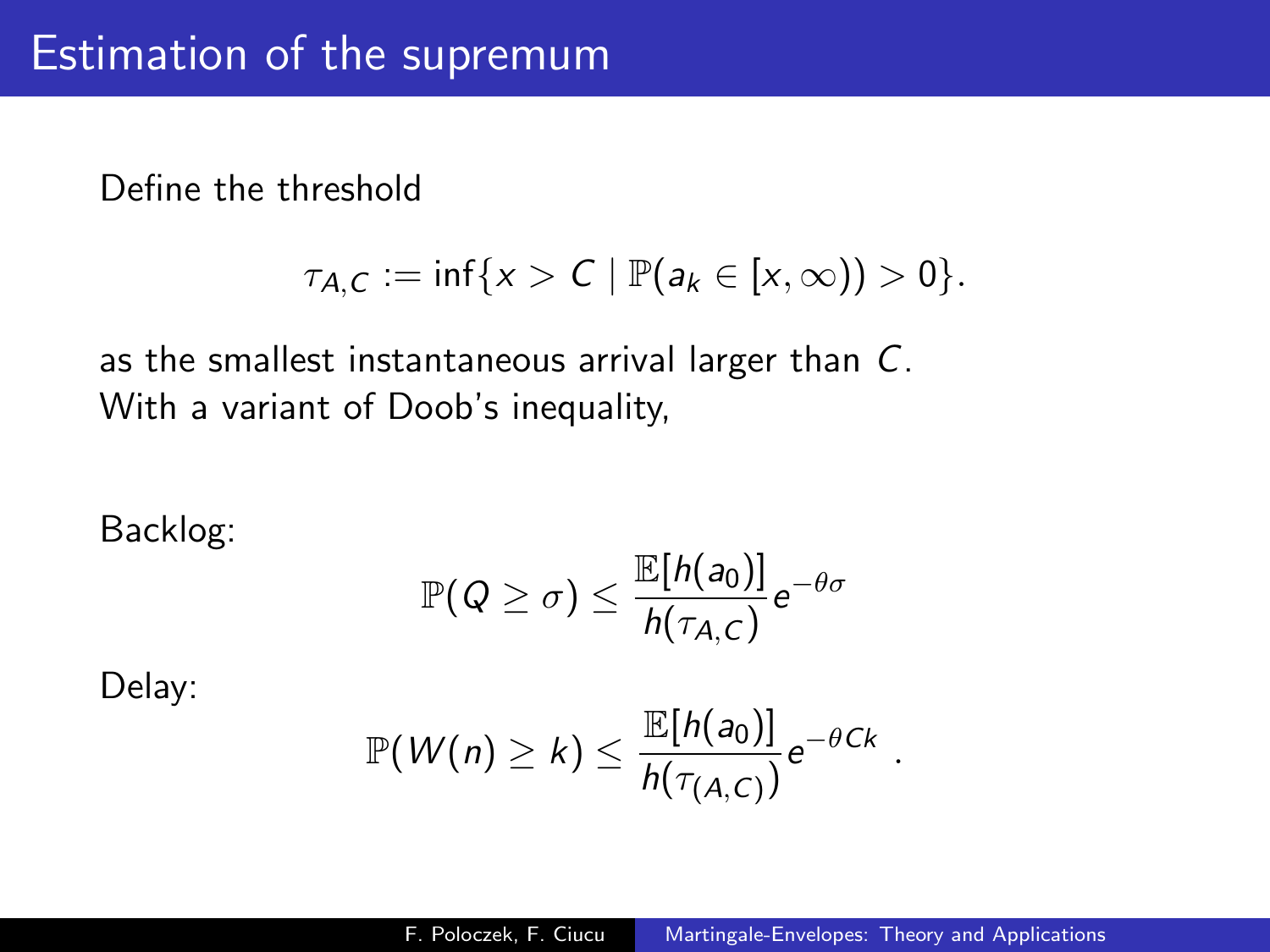Two independent flows  $A_1$  and  $A_2$  admitting martingale-envelopes with  $(h_1, \theta, C_1)$  and  $(h_2, \theta, C_2)$ .

Define

$$
h_1 \otimes h_2(a) = \inf_{0 \le b \le a} h_1(b) h_2(a - b) ,
$$

"(min,  $\times$ )-convolution".

- **n**  $h_1 \otimes h_2$  is the smallest function with  $h_1 \otimes h_2(a+b) \leq h_1(a)h_2(b)$
- **if**  $h_1, h_2$  monotonic so is  $h_1 \otimes h_2$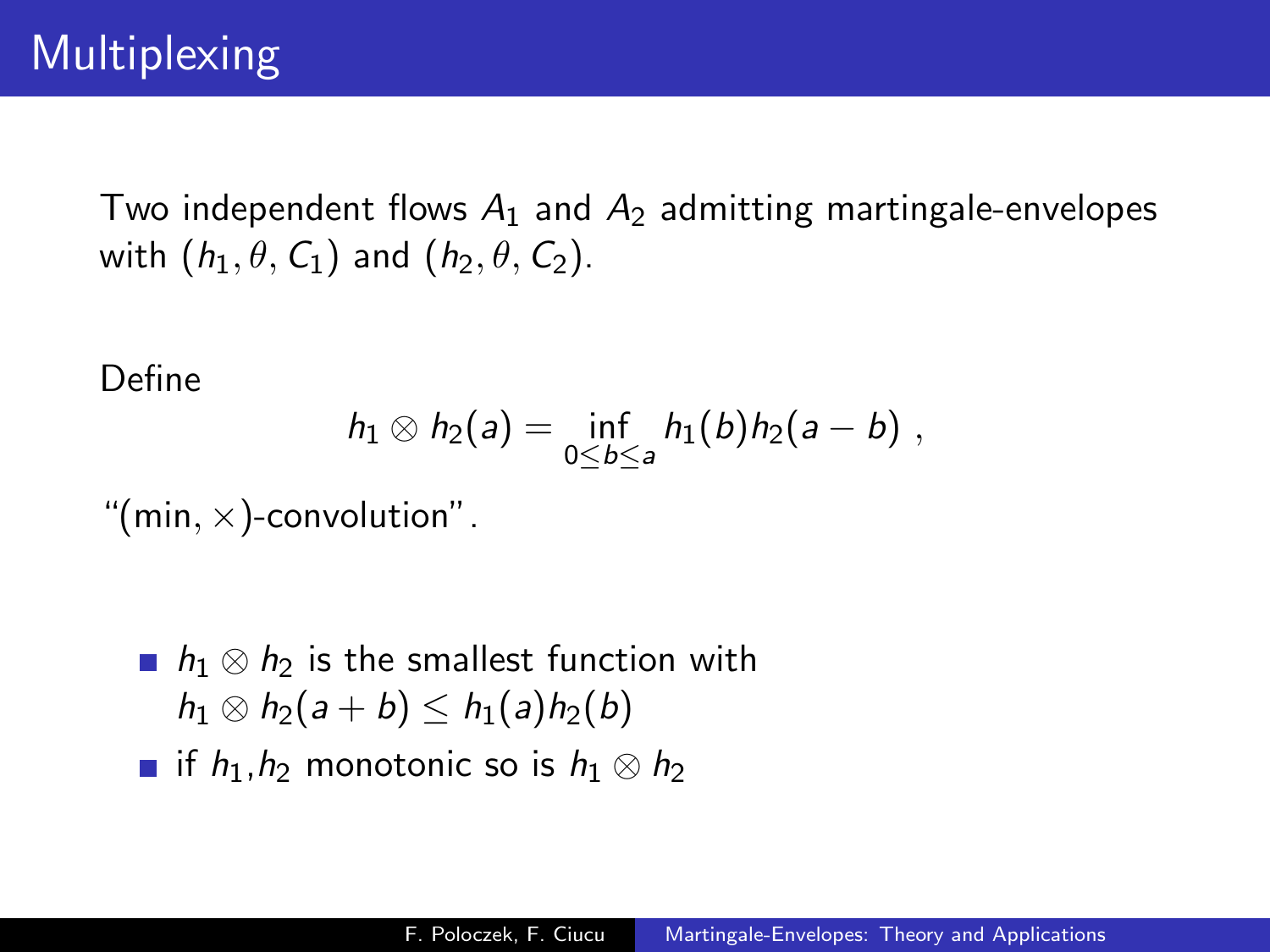The aggregate flow  $A_1 + A_2$  admits a martingale-envelope with parameters

$$
(h_1\otimes h_2,\theta,C_1+C_2) \ .
$$

Proof:

 $M_1(n)$  and  $M_2(n)$  corr. supermartingales,  $M_1(n)M_2(n)$  is a supermartingale as well!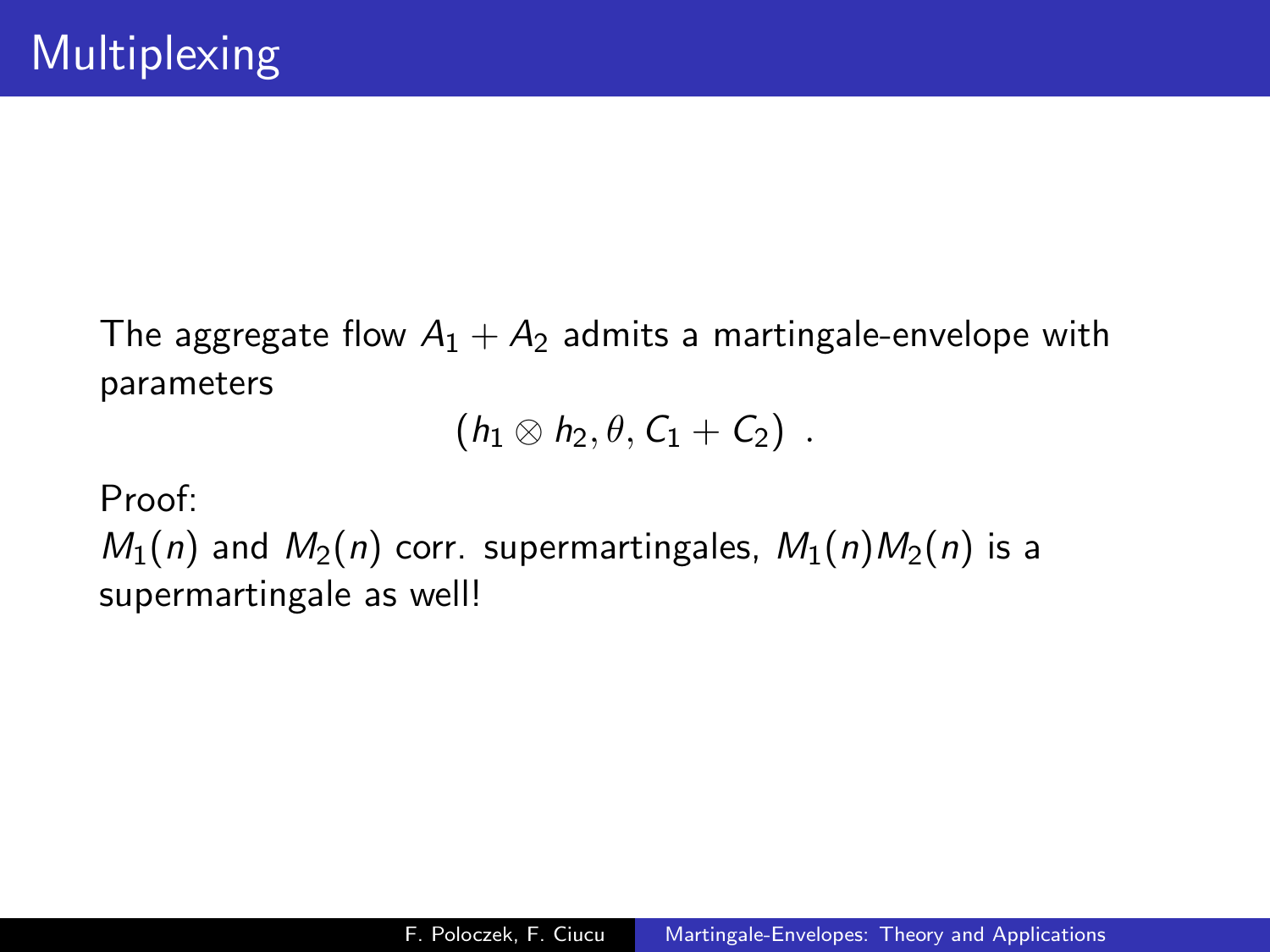# **Scheduling**

- $\blacksquare$  Only interested in performance of flow  $A_1$
- Challenge: Plug in the service process into the martingale calculus!

Obervation: For a "swiching time"  $l \in \mathbb{N}$ , the process

$$
\tilde{M}(n) = \begin{cases} M_2(n) & n \leq 1 \\ M_2(n)M_1(n) & n \geq 1 \end{cases}
$$

is a supermartingale! Sample path bound:

$$
\mathbb{P}\left(\sup_{0\leq m< n-1}\{A_1(m, n-1)+A_2(m, n)-C(n-m)\}\geq \sigma\right) \leq \frac{\mathbb{E}[h_1(a_0)]\mathbb{E}[h_2(a_0)]}{h_1\otimes h_2(\tau_{A_1+A_2,C_1+C_2})}e^{-\theta(\sigma+C_1I)}.
$$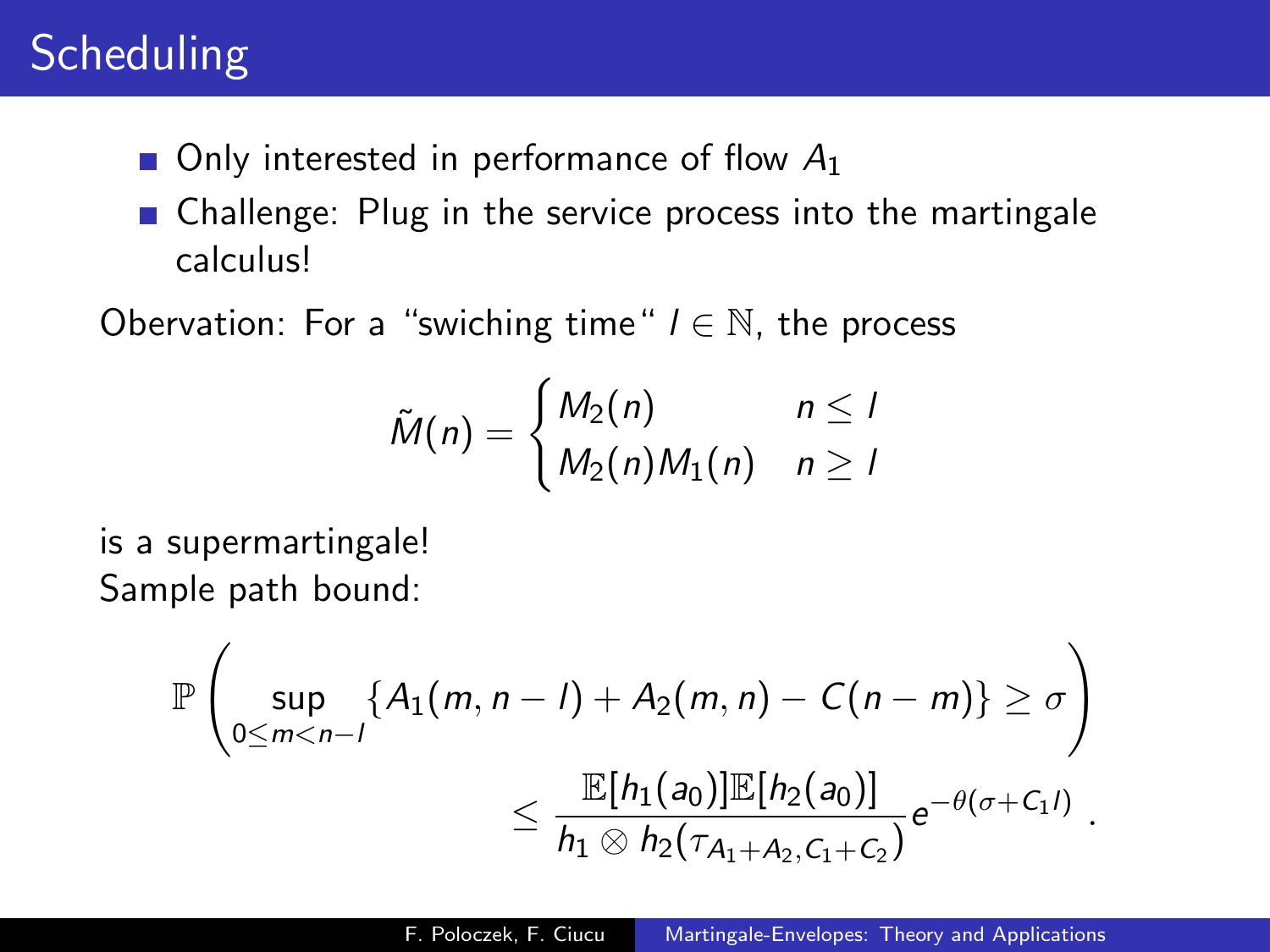For each scheduling policy plug in an appropriate switching time l! For the delay  $\mathbb{P}(W(n) \geq k)$ :

FIFO: 
$$
l = 0
$$
  
\nSP:  $l = k$   
\nEDF:  $l = y := d_1 - d_2$   
\n $\leq \kappa e^{-\theta C_1 k}$   
\n $\leq \kappa e^{-\theta (Ck - C_2 \min(k, y))}$ ,

where

$$
\kappa := \frac{\mathbb{E}[h_1(a_0)]\mathbb{E}[h_2(a_0)]}{h_1 \otimes h_2(\tau_{A_1+A_2,C_1+C_2})}.
$$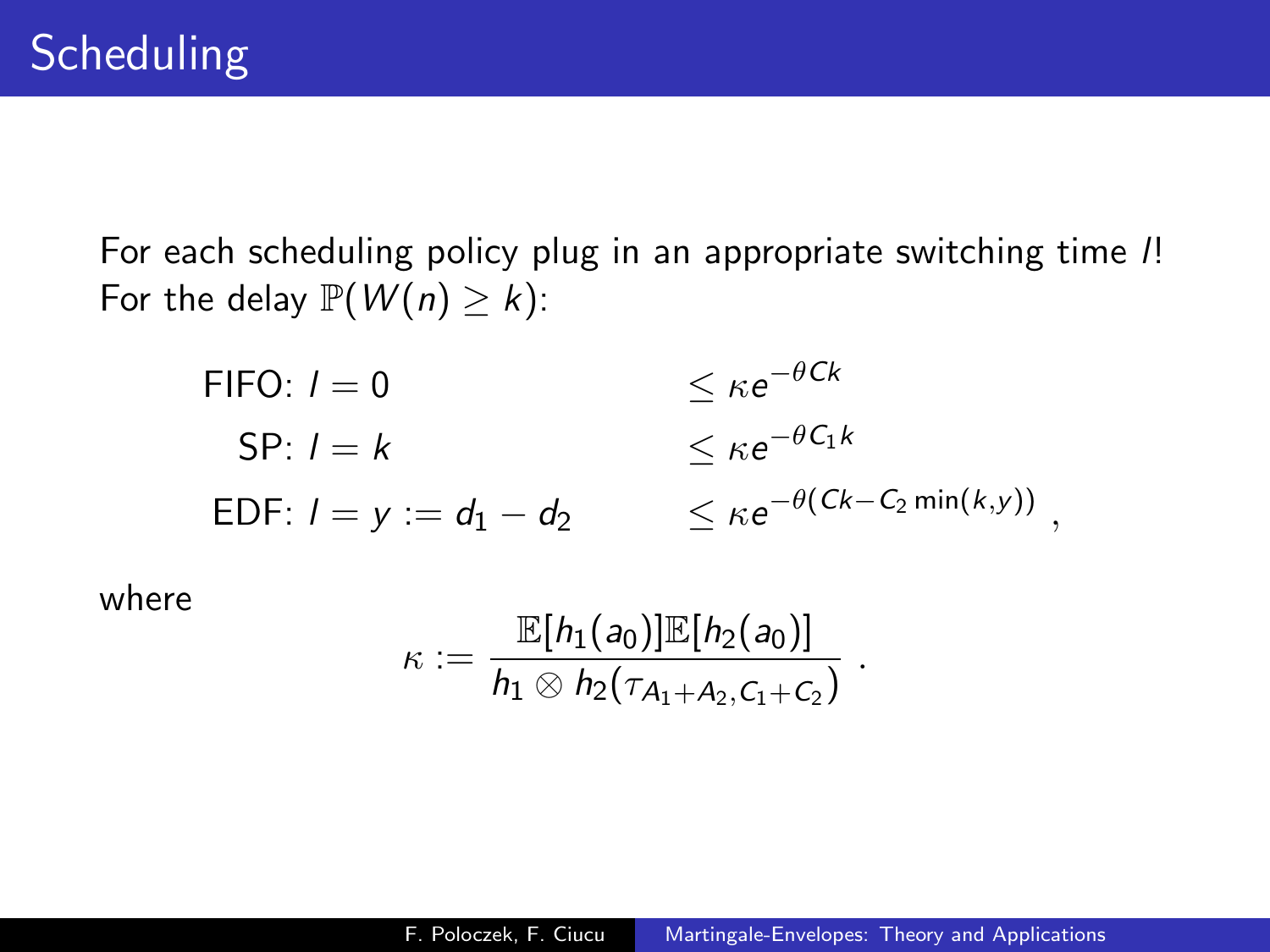# Application: on-off-processes



two-state Markov chain  $a_n$ ,  $A(n) = \sum_{k=1}^n a_k$ . stationary distribution  $\pi = \left(\frac{q}{p+1}\right)$  $\frac{q}{p+q}, \frac{p}{p+q}$  $\frac{p}{p+q}$ 

Transition matrix:

$$
\mathcal{T}:=\begin{pmatrix}1-\rho&\rho\\q&1-q\end{pmatrix}\;\rightsquigarrow\; \mathcal{T}_{\theta}:=\begin{pmatrix}1-\rho&\rho e^{\theta}\\q&(1-q)\,e^{\theta}\end{pmatrix},
$$

 $\lambda(\theta)$  max. pos. eigenvalue,  $(v_0, v_1)$  corr. pos. eigenvector For a specific value of  $\theta$ :

$$
M(n) = v_{a_n} e^{\theta(A(n) - C_n)}
$$
 is a martingale.

 $\Rightarrow$  A admits a ( $v, \theta, C$ )-martingale-envelope!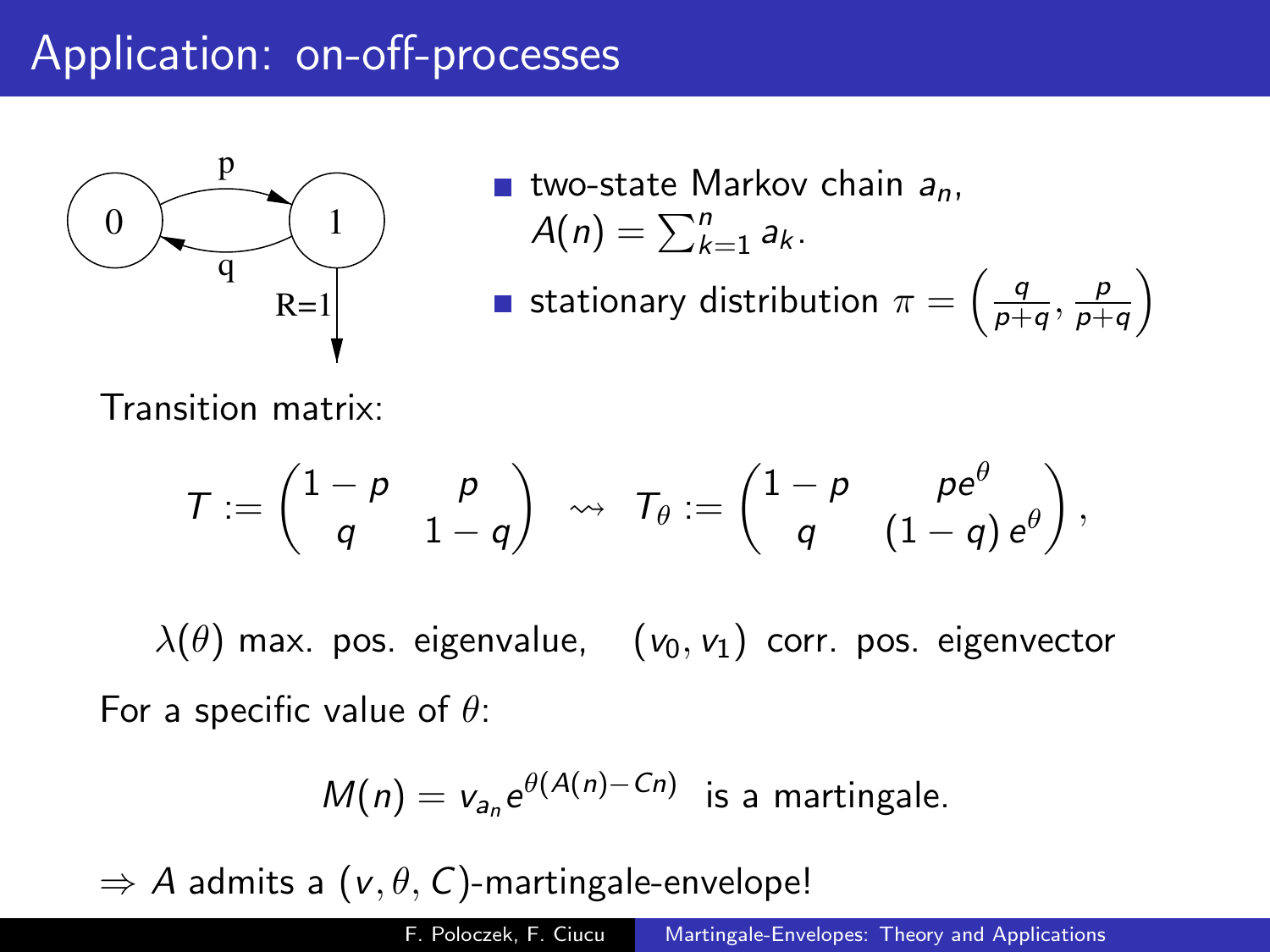### Multiplexing N independent on-off-sources  $A_i$ . The constant:

$$
\kappa = \frac{\mathbb{E}[h(a_0)]^N}{h^{\otimes N}(\tau_{\sum A_i, NC})} = \frac{(\pi_0 v_0 + \pi_1 v_1)^N}{v_0^{N - \lceil NC \rceil} v_1^{\lceil NC \rceil}}
$$

In the case of  $p < 1 - q$  ("bursty traffic"),  $v_0 < v_1$  and thus

$$
\kappa \leq \left(\frac{\pi_0 \nu_0 + \pi_1 \nu_1}{\nu_0^{1 - C} \nu_1^C}\right)^N
$$

"Multiplexing Gain": Exponential decay in the leading constant!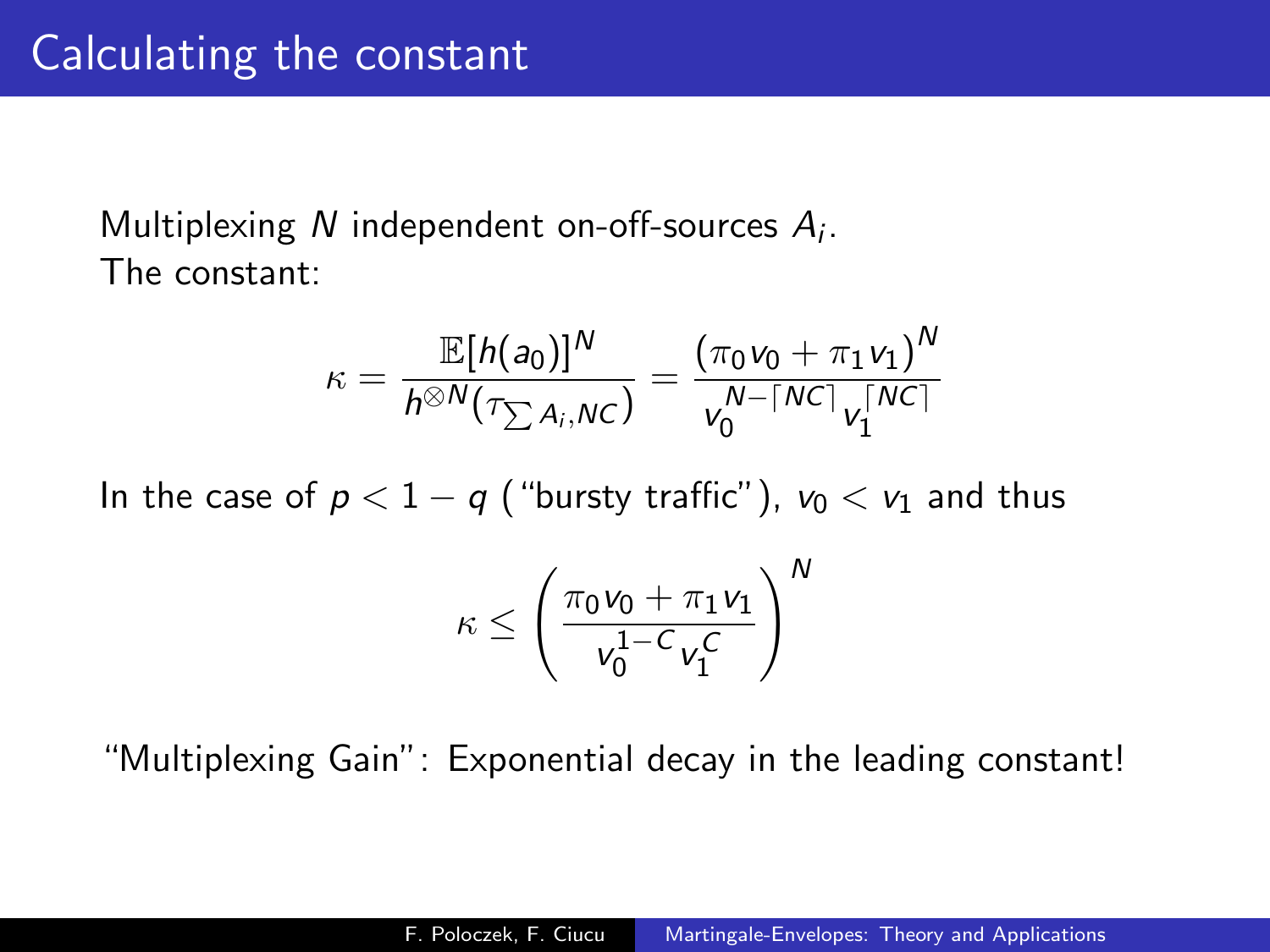For the aggregate flow:

$$
\mathbb{P}(Q \geq \sigma) \leq \kappa e^{-\theta \sigma}
$$

$$
\mathbb{P}(W(n) \geq k) \leq \kappa e^{-\theta NCk}
$$

and for the single flow comprising  $N_1 < N$  subflows:

FIFO:  $\mathbb{P}(W(n) \geq k) \leq \kappa e^{-\theta NCk}$ SP:  $\mathbb{P}(W(n) \geq k) \leq \kappa e^{-\theta N_1 C_1 k}$  $\textsf{EDF:}\qquad\mathbb{P}\left(\textit{W}( \textit{n})\geq \textit{k}\right) \leq \kappa e^{-\theta (\textit{NCK-(N-N}_1)C\min(\textit{k},d_1-d_2))}$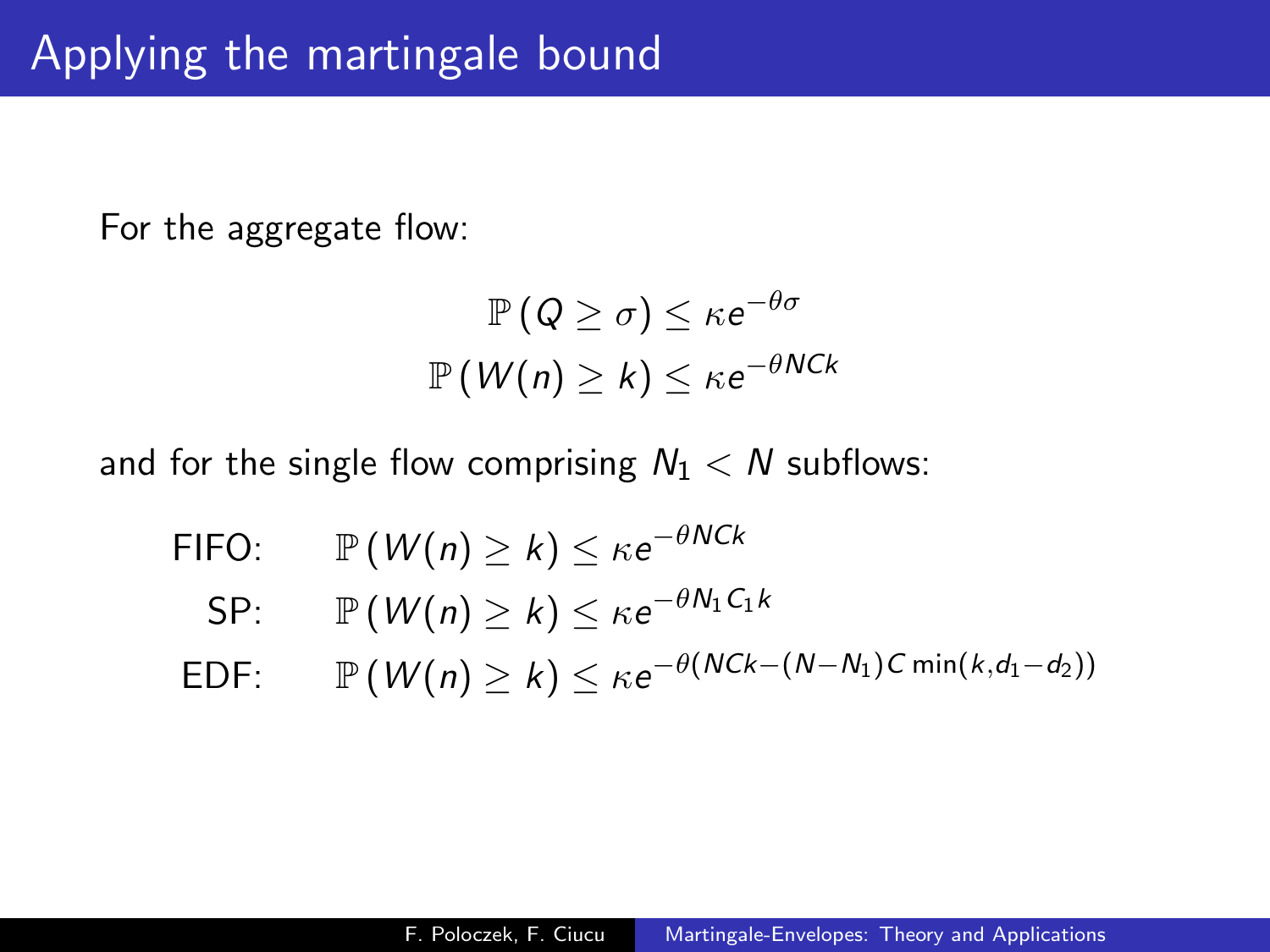Consider the on-off-process:

■ 
$$
N_1 = 10
$$
,  $N = 20$   
\n■  $p = 75\% \Rightarrow C = 0.22$   
\n■  $p = 0.1$ ,  $q = 0.5$   
\n■  $y = d_1 - d_2 = 9$  for EDF

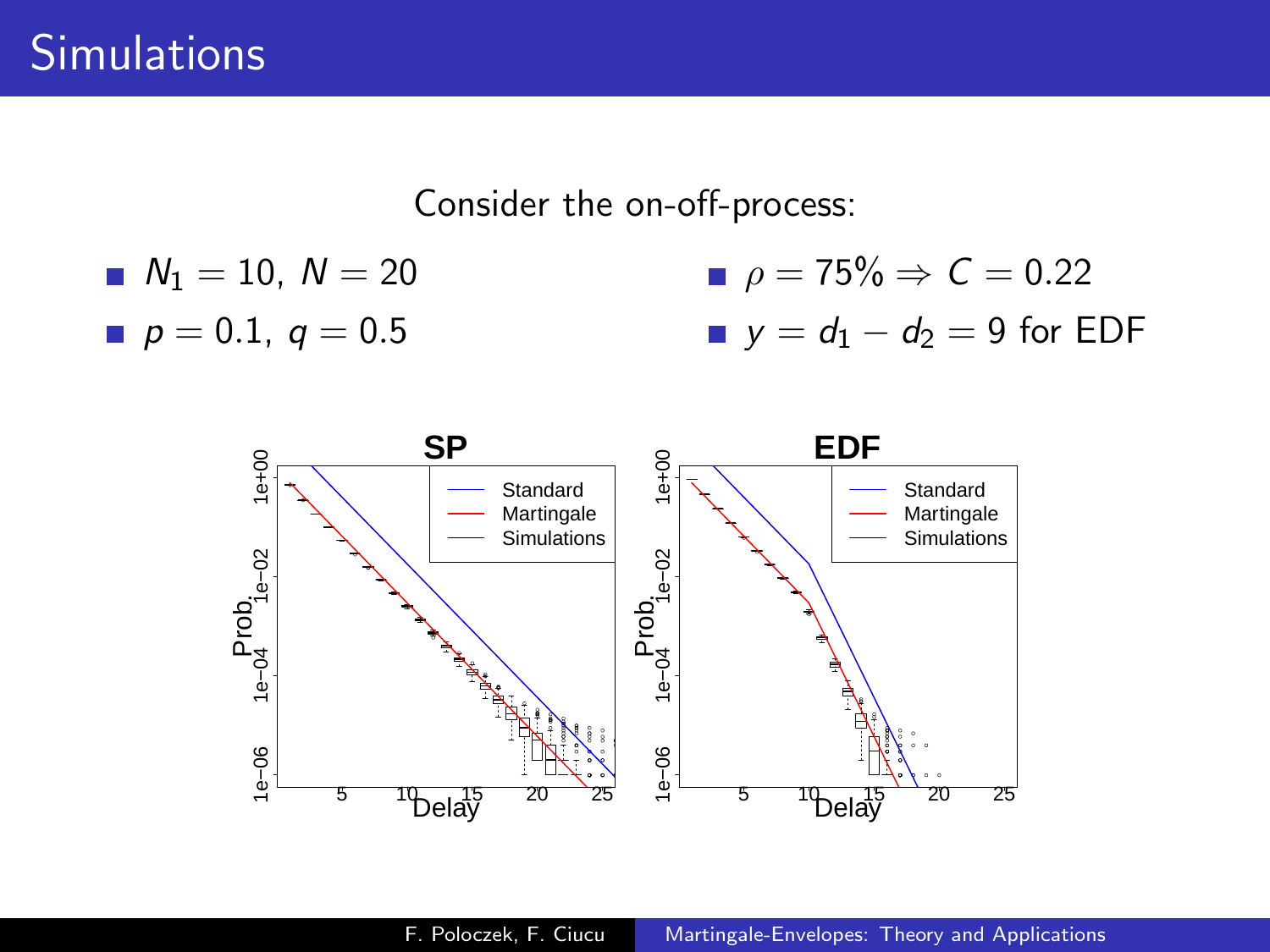Martingale-Envelopes can be constructed for:

- other Markov driven processes
	- nincl. i.i.d. processes
- $\blacksquare$  p-order autoregressive processes
	- **Explicit solutions!**

Challenges:

- **D** broader class of arrival models (long-range dependent ...)
- **n** multi-hop scenarios